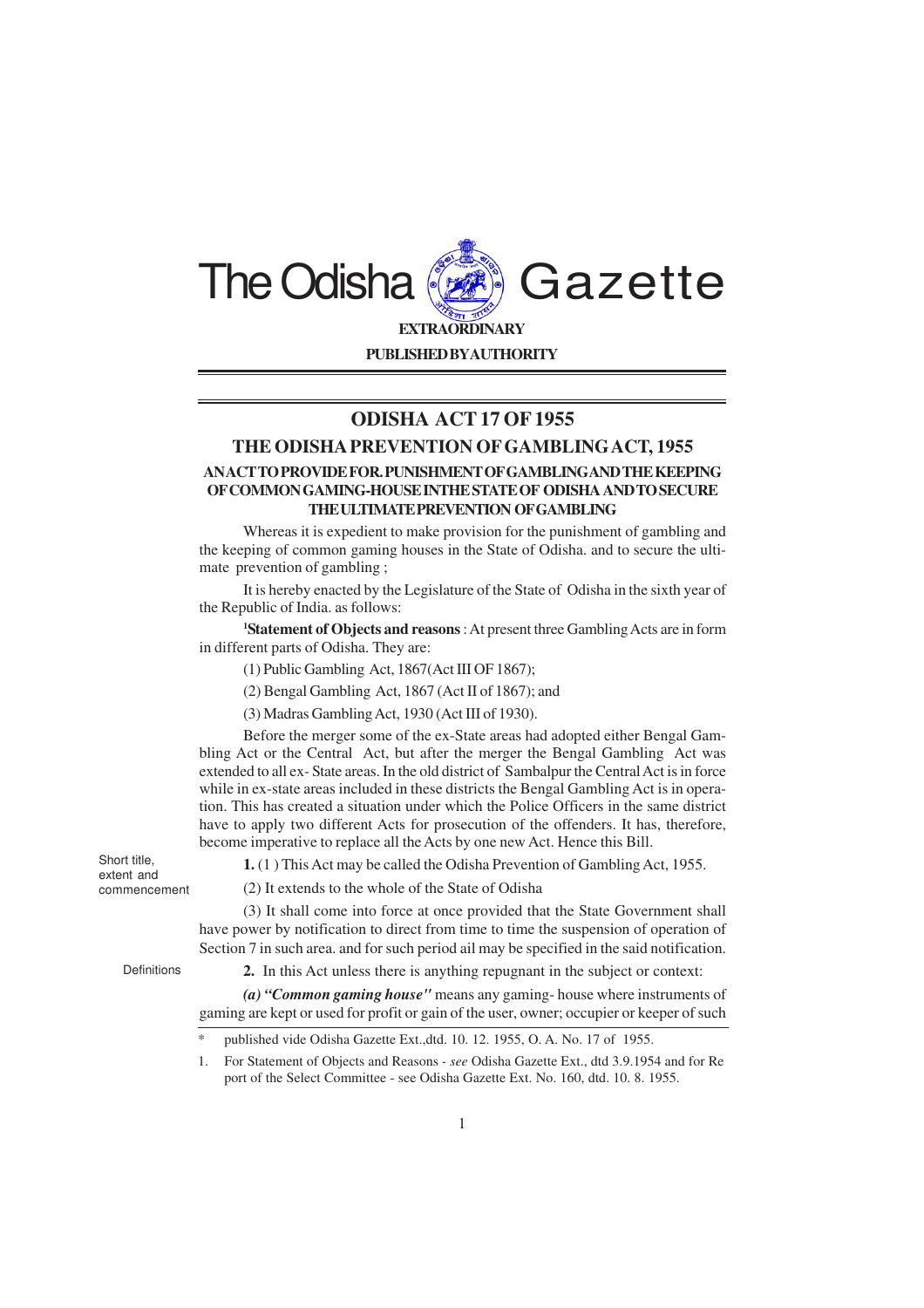house whether by way of a charge for the use of the instruments of gaming or of such house or otherwise howsoever ;

*(b) " Gambling or gaming "* does not include lottery and means a play or game for money or other stake and includes betting and wagering and other act, game and contrivanoe by which a person intentionally exposes money or things of value to the risk or hazard of loss by chance;

*( c) "Gaming house"* means any house, room, tent, enclosure, space, vehicle, vessel or place where gaming or gambling takes place or where instruments of gaming are kept or used for gaming or gambling therein ;

*(d) "instruments of gambling or gaming "* include an article used as a subject or means of or for the purpose of carrying on or facilitating, or in connection with gambling or gaming and any books, lists, tickets, forms or other documents used or intended to be used as a register or record or evidence thereof:

Penalty for gambling or gaming

Penalty for owning or keeping or having the charge of a gaming house

Penalty for owning , keeping or having charge of a common gaming house

Penalty for gaming or gambling in a common gaming-house

Penalty for setting birds or animals to fight in any public place

Power to enter and authorise police to enter and search

*(e) " lottery "* means a scheme for disposal or distribution of prizes by chance.

**3.** Whoever take part in gambling or gaming shall on conviction be punishable with imprisonment which may extend to one month or with fine which may extend to one hundred rupees or with both.

 **4.** Whoever being the owner or occupier or having the use of any house, room, tent, enclosure, space, vehicles, Vessel or place knowingly or wilfully permits the same to be open, occupied or used by any other person as a gaming house shall, on conviction be liable to imprisonment which may extend to one month or to a fine which may extend to one hundred rupees or to both.

**5.** Whoever being the owner or occupier or having the use of a common gaminghouse, knowingly or wilfully permits the same to be open, occupied, used or kept by any other person as such and whoever has the care or management of or in any manner assists in using the common gaming- house shall, on conviction; be liable to imprisonment which may extend to six months or to a fine which may extend to one thousand rupees or to both,

 **6.** Whoever takes part in gambling in a common gaming - house shall be punishable with imprisonment which may extend to six months or with fine which may extend to one thousand rupees or with both ;and any person found in any common gaming -house during any gaming or playing therein shall be presumed until the contrary be proved to have been there for the purpose of gaming and to have taken part therein.

 **7.** If any person sets any bird or animal to fight in public market, fair, street, place or thorough- fare and if any person present there aids or abets such public fighting of birds or animals he shall be deemed to have committed the offence of gaming within the meaning of this Act and shall ,on conviction, be liable to imprisonment for a period not exceeding one month or with fine not exceeding one hundred rupees.

**8.** If the District Magistrate or a. Magistrate of the first class, or the District Superintendent of Police or the Deputy Superintendent of Police has reason to believe that any house, tent, room, enclosure, space, vehicle, vessel or place is used as a common gaming-house, he may either himself enter, or by his warrant authorise any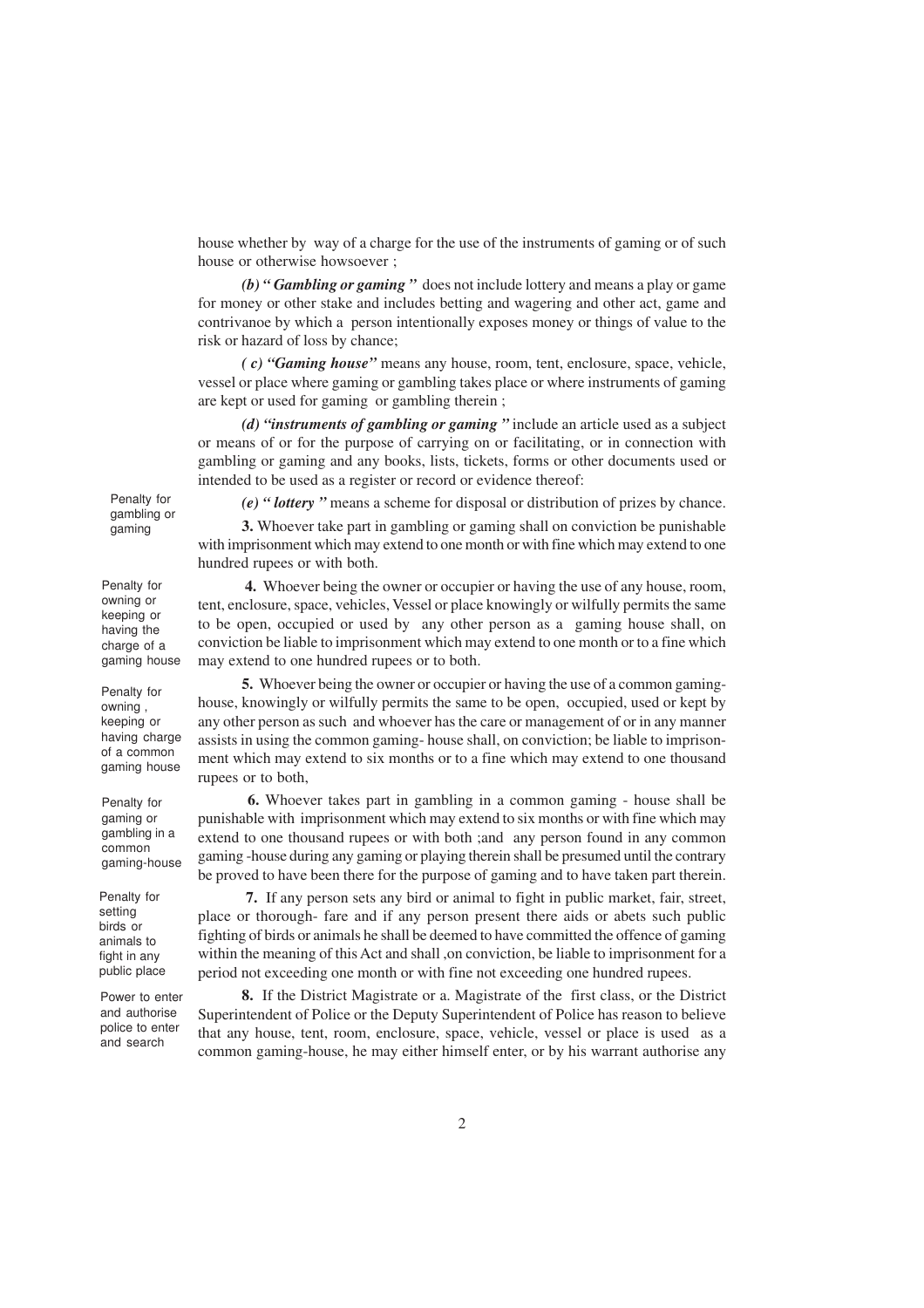officer of police, not being below the rank of an Assistant Sub-Inspector of Police, to enter, with such assistance as may be found necessary, by night or by day and by force, if necessary, any such house, tent, room, enclosure, space, vehicle; vessel or place and may either himself take into custody, all persons whom he or such officer finds therein, whether or not such person may be then actually gaming ;

and may seize or authorise such officer to seize all instruments of gaming, and all moneys and securities for money, and articles of value, reasonably suspected to have been used or intended to be used for the purpose of gaming, which are found therein ;

and may search or authorise such officer to search all parts of the house, tent, room, enclosure,| space, vehicle, vessel or place which he or such officer shall have so entered, when he or such officer has reason to believe that any instruments of gaming are concealed therein, and also the persons of those whom he or such officer so takes into custody ;

and may eize or authorise such officer to seize and take possession of all instruments of gaming found upon such search.

Finding cards in suspected houses to be evidence that they are common gaming houses :

Penalty for giving false name or address

Destruction of instruments of gaming

**9.** When any cards, dice, gaming-table, cloth, boards or other instruments of gaming are found in any house, tent, room, enclosure, space, vehicle, vessel or place entered or searched under the provisions of the last preceding section, or about the person of any of those who are found therein, it shall be evidence, until the contrary is made to appear that such house,tent, room,enclosure space, vehicle, vessel or place is used as a common gaming-house, and that the persons found therein were there present for the purpose of gaming, although no play was actually seen by the Magistrate or Police Officer, or by any person acting under the authority of either of them.

**10.** If any person found in any common gaming- house entered by any Magistrate or Officer of Police under the provisions of this Act, upon being arrested by any such officer, or upon being brought before anyMagistrate on being required by such officer or Magistrate to give his name and address shall refuse or neglect to give his or shall give any false name or address, he may, upon conviction before the same or any other Magistrate, be adjudged to pay any penalty not exceeding five-hundred rupees, together with such costs as to such Magistrate shall appear reasonable and on the non-payment of such penalty and costs, or in the first instance if to such Magistrate it shaIl seem fit, may be imprisoned for any period not exceeding one month.

 **11.** On conviction of any person for keeping or using any such common gaminghouse, or being present therein for the purpose of gaming, the convicting Magistrate may order all the instruments of gaming found therein to be destroyed and may also order all or any of the securities for money, and other articles seized, not being instruments of gaming, to be sold and converted into money, and the proceeds thereof with all moneys seized therein to be forfeited; or, in his discretion, may order any part thereof to be returned to the persons appearing to have been severally entitled, thereto,